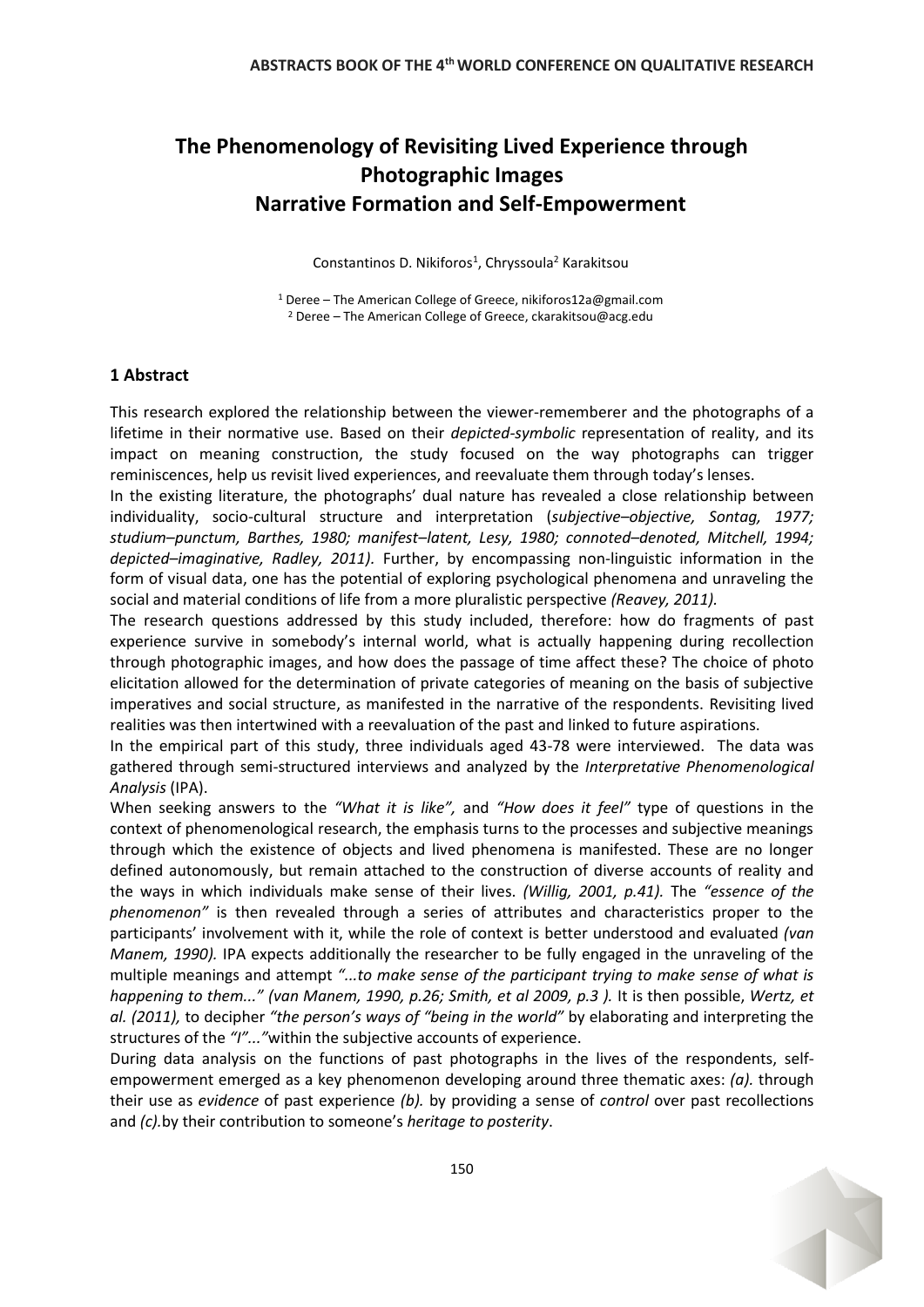#### **ABSTRACTS BOOK OF THE 4thWORLD CONFERENCE ON QUALITATIVE RESEARCH**

In particular, based on their content, the photographs selected by the participants were used as *evidence* illustrating: *(a). developmental periods, (b). developmental milestones, (c). life events, (d). family life and events and (e). past accomplishments and activities. Photographs, also, provided a* sense of *control* to their holders because he/she could decide on: *(a).* which photographs to keep, *(b).* which ones to put away or destroy, *(c).* which photographs to share with others, *(d).* the time frame of sharing them, and *(e).* the form in which the photographs will be presented (prints, in an album, framed, digital file). As a representation of a moment of past reality, photographs might then give the impression that someone has exclusive access to reminiscences, regulating them almost at will; *if* , *when, and with whom* to revisit them. Finally, through their use as a tangible substantiation of a life's statement, photographs could be part of a person's heritage to others. Family history and personal itinerary are then combined with the transmission of a life's narrative to the next generation, in a single, volatile at times, and yet continuous piece of biography encompassing both.

As a result, photographs were shown to be suggestive records influenced by the lived experience thereafter, with each recollection bearing with it the possibility for a new valuation and assessment of past instances. In their disrupting capacities to instigate unintended recollection, photographs accompanied the respondents to a pluralistic account *"here and now",* of what was experienced *"there and then",* leading to complex associations between the original experience and what had been lived and felt ever since, and highlighting the temporal character of meaning attribution. Past influence on the present and future was constant and reciprocal. *(Hall, 1997; Forrester, 2000; Reavey and Johnson, 2008).*

The focus of the narrative was not on the photographs, but on the impact of subjective experience as *"captioned"* or *"bookmarked"* by them. The visual representation of a scene would then lead progressively, to its symbolic meaning as in *"a frozen dream" (M. Lesy, 1980).*Such oscillation between evoking factual data and the meaning attached by the viewer at each revisit could be a vehicle at wish to travel through life's experience, while appreciating its complexity and multidimensionality. As its impact is not static overtime, it can be seen as a *"being and becoming"* dynamic which, in the narrative, is firmly projected to the future *(Schacter, 1996).*

Assessing the role of context, in that sense, becomes more complex, alluding both to objective and subjective aspects. In the interviews, alongside additional information about the depicted as related to the narrative, one *needed also to* take into consideration the circumstances under which the viewer gets back to the picture each time. When used as evidence to the individual participant, in particular, the picture combines content and context into one, making the formation of the photograph-rememberer couple to acquire an intersubjective-like nature of one and the same person at different stages in life. A never ending process since, today's life experience, becomes, soon enough, tomorrow's memories of the past. The biographical narrative may then be seen, as a dynamic cluster of subjective experience, its recollection, re-evaluation and re-signification.

The research results presented here could be used towards an appreciation of the strengths and challenges when applying photo elicitation in a phenomenological study, and a better integration of visual data in qualitative research on a multilayered account of subjective experience. Past photographs have been treated, here, neither as "*mirroring past experience"*, nor as *"blank slates"* devoid of *any* meaning before interpretation *(Cronin, 1998).* The re-signification of the past combined, instead, *both* depicted and connoted realities present in a photograph, and examined the ways in which *making sense* of the past was incorporated, each time, in the ever changing present of the viewer. Revisiting the past was thus treated as an interactive process bringing together elements of the biological, the psychic and the social determinants *(S. D. Brown and P. Stenner, 2009).* 

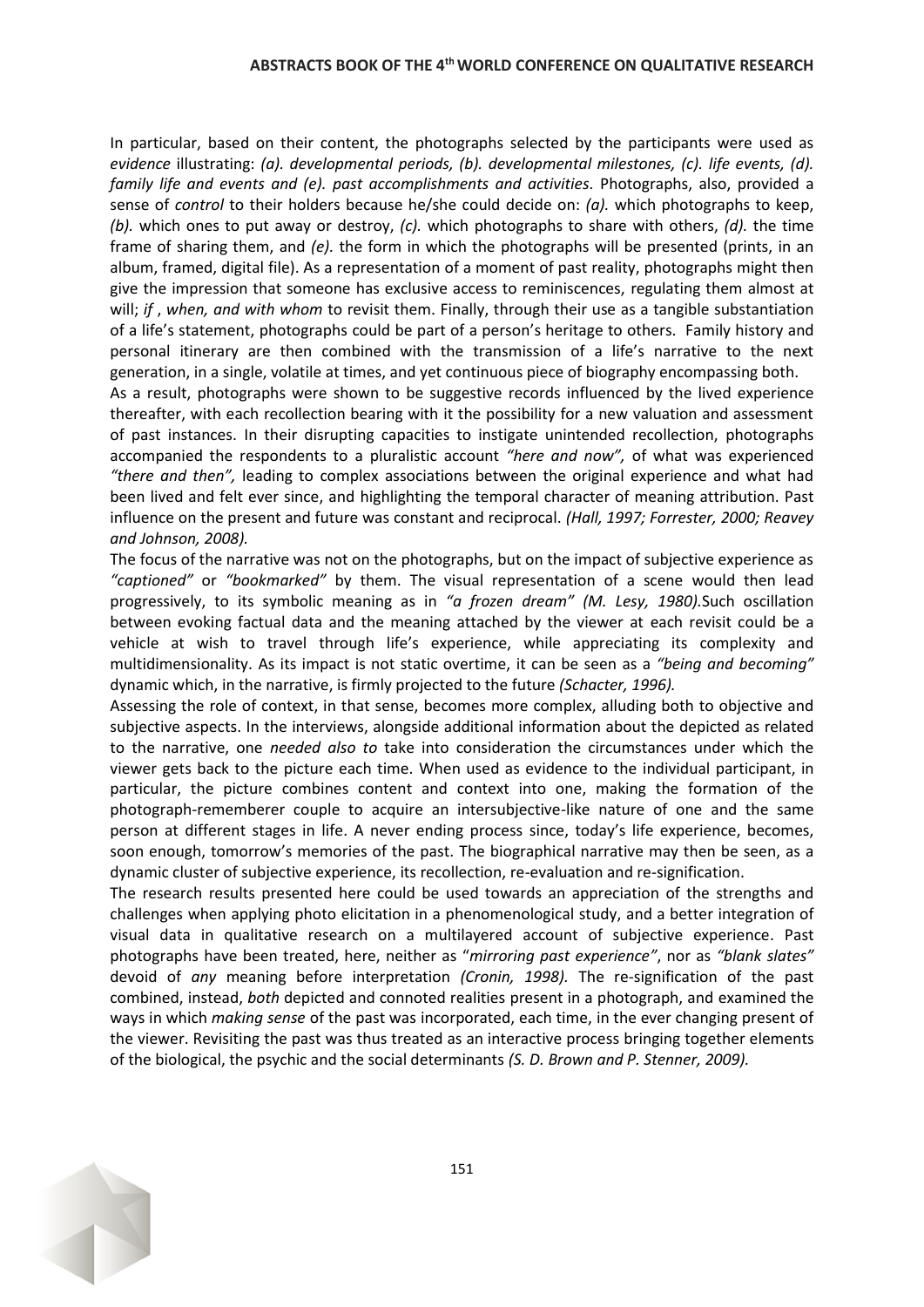#### **ABSTRACTS BOOK OF THE 4thWORLD CONFERENCE ON QUALITATIVE RESEARCH**

The resulting definition of *"lived experience"* is revealing of the subjective nature of the phenomenon, conditioned by long term structural tendencies and the gravitational force of historical truth.

### **References**

- Barthes, R. (1980) *Camera Lucida: Reflections on Photography*, Paris: Editions du Seuil. (Trans. by Howard, R. (1988), London: Jonathan Cape Ltd).
- Berntsen, D. (2009). *Involuntary autobiographical memories: An introduction to the unbidden past*. Cambridge: Cambridge University Press.
- Brown, S. D. and Stenner, P. (2009). *Psychology without foundations: history, philosophy and psychosocial theory.* London: Sage.
- Collier, J. & Collier, M. (1986). *Visual anthropology: Photography as a research method.* Albuquerque: University of New Mexico Press.
- Forrester, M. (2000). *Psychology of the Image*, Routledge.
- Hall, S. (1997). *Representation: cultural representations and signifying practices*. Buckingham: Open University Press.
- Harper, D. (2012). Visual sociology. London: Routledge.
- Kvale, S. 2003. The psychoanalytic interview as inspiration for qualitative research, in P. Camic, J. Rhodes, and L. Yardley (eds) *Qualitative research in psychology: Expanding perspectives in methodology and design*, 275–97. Washington, DC: APA Press.
- Lesy, M. (1980). *Time Frames: The meaning of family pictures*. Pantheon Books.
- Margolis, E. and Zunjarwad, R. (2005). Visual Research in Denzin and Lincoln, The Sage Hanbook of Qualitative Research, London, Sage
- Mitchell, W. J. T. (1994). *Picture theory*. University of Chicago Press.
- Prosser, J. (ed.) (2006). *Image-based research: a sourcebook for qualitative researchers*. London: Brunner Routledge.
- Radley, A. (2011). Image and Imagination, in P. Reavey, (eds) *Visual Methods in Psychology*, Psychology Press.
- Reavey, P. and Johnson, K. (2008). Visual approaches: using and interpreting images. In C. Willig and W. Stainton Rogers (eds) *The Sage handbook of qualitative research*. London: Sage.
- Reavey, P. (eds). (2011). *Visual Methods in Psychology*, Psychology Press.
- Rose, G. (2007). *Visual methodologies: an introduction to the interpretation of visual materials*. London: Sage.